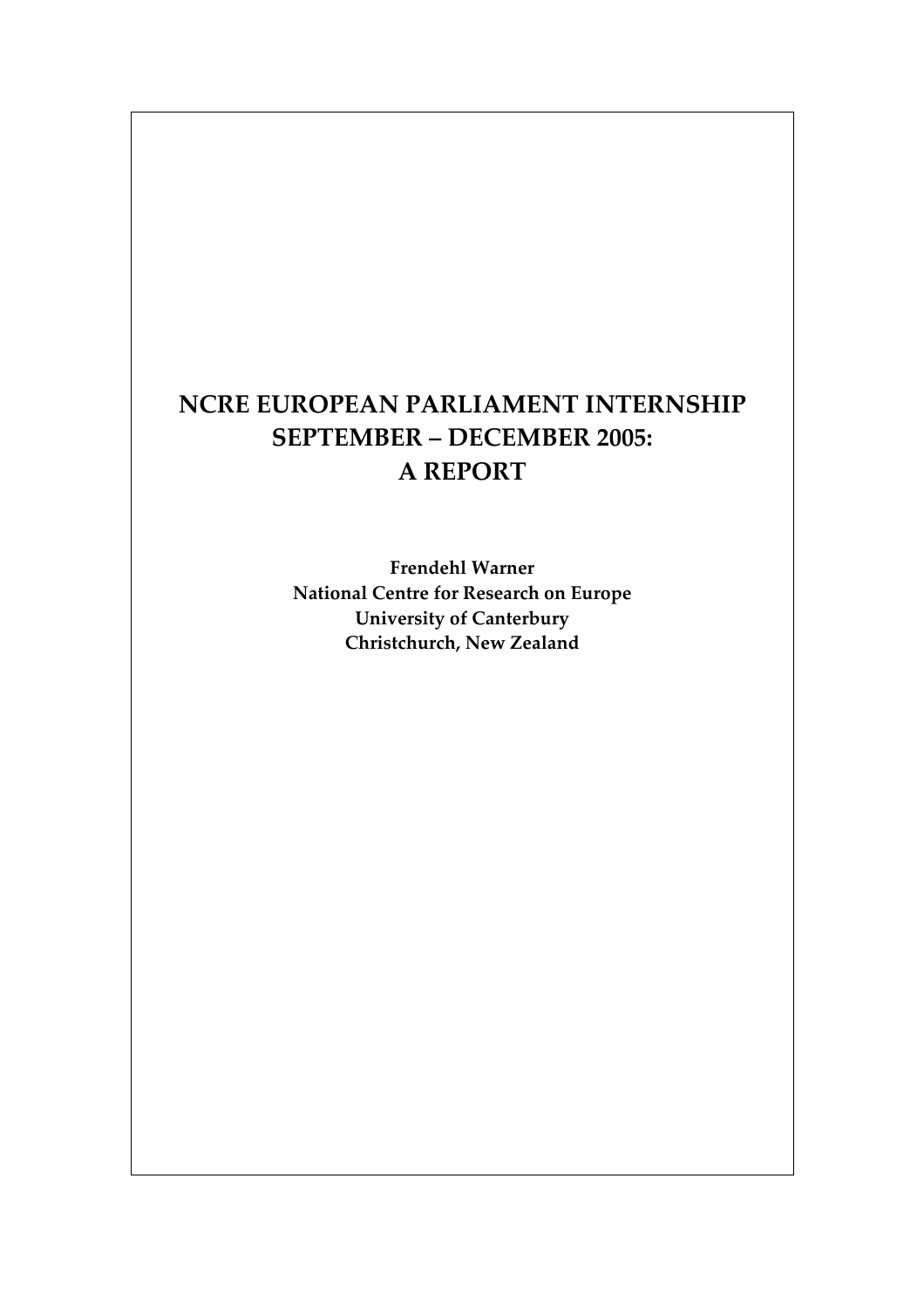## **1.INTRODUCTION**

This Report documents the key events of the three months I spent as a Parliamentary Intern for the Office of Baroness Sarah Ludford MEP at the European Parliament (EP) in Brussels, Belgium. The internship, which was sponsored and organised by the National Centre for Research on Europe (NCRE) in conjunction with the New Zealand Embassy in Brussels and the offices of the Members of the European Parliament (MEPs), was indeed a worthwhile experience for me as a student of European Studies, particularly in the early stages of my doctoral thesis. In addition, having previously worked in the areas of immigration and refugee law, and with my thesis topic focusing on these areas at the European Union (EU) level, I cannot emphasise enough how fortunate I have been to work for Baroness Ludford MEP, who is actively involved in immigration and refugee affairs in the EU. Finally, on a personal level, the internship provided me with the opportunity to experience life "at the heart of Europe", and to establish friendships with a number of wonderful people from different parts of the world who, like myself, are trying to make sense of the complexities created by the multinational political giant that is the EU.

## **1.1 Motivation**

The NCRE EP Internship Programme was set up to provide post-graduate students in New Zealand with an opportunity to experience working for an MEP and to enable them to conduct research in Brussels. I submitted my application hopeful that the selection panel would recognise the fact that at the doctoral level, I needed to travel to the EU for research purposes. I was also interested to know of any employment opportunities available in the EU for European Studies graduates, particularly those specialising in refugee and immigration issues, as like any project, my thesis will *eventually* be completed and used as a "stepping stone" for academic or career advancement. I saw the internship as an excellent opportunity to network and investigate, given the number of trainees, *stagiaires* or interns who enter the EU institutions with the same objective in mind. Finally, being one of the inaugural students of the NCRE, and having focused my undergraduate and post-graduate studies on EU politics, I felt prepared for the rigours of political life in Brussels.

#### **1.2 The 'honeymooning'** *stagiaire*

 $\overline{a}$ 

Jeff McNeill categorised himself as an "ageing stagiaire" in his internship report.1 I was in the "honeymooning" category, having married my husband seven days prior to departing NZ for Brussels. My husband, also an EU politics post-graduate student, had to immediately put his wedding vows into practise by unconditionally agreeing to uproot himself and join his wife in Brussels. For practical reasons, my husband and I decided to make the internship a part of our honeymoon, and therefore, unlike

<sup>1</sup> McNeill, Jeff. *Inside the Caprice des Dieux: NCRE European Parliament Spring 2004 Internship – Trip Report.*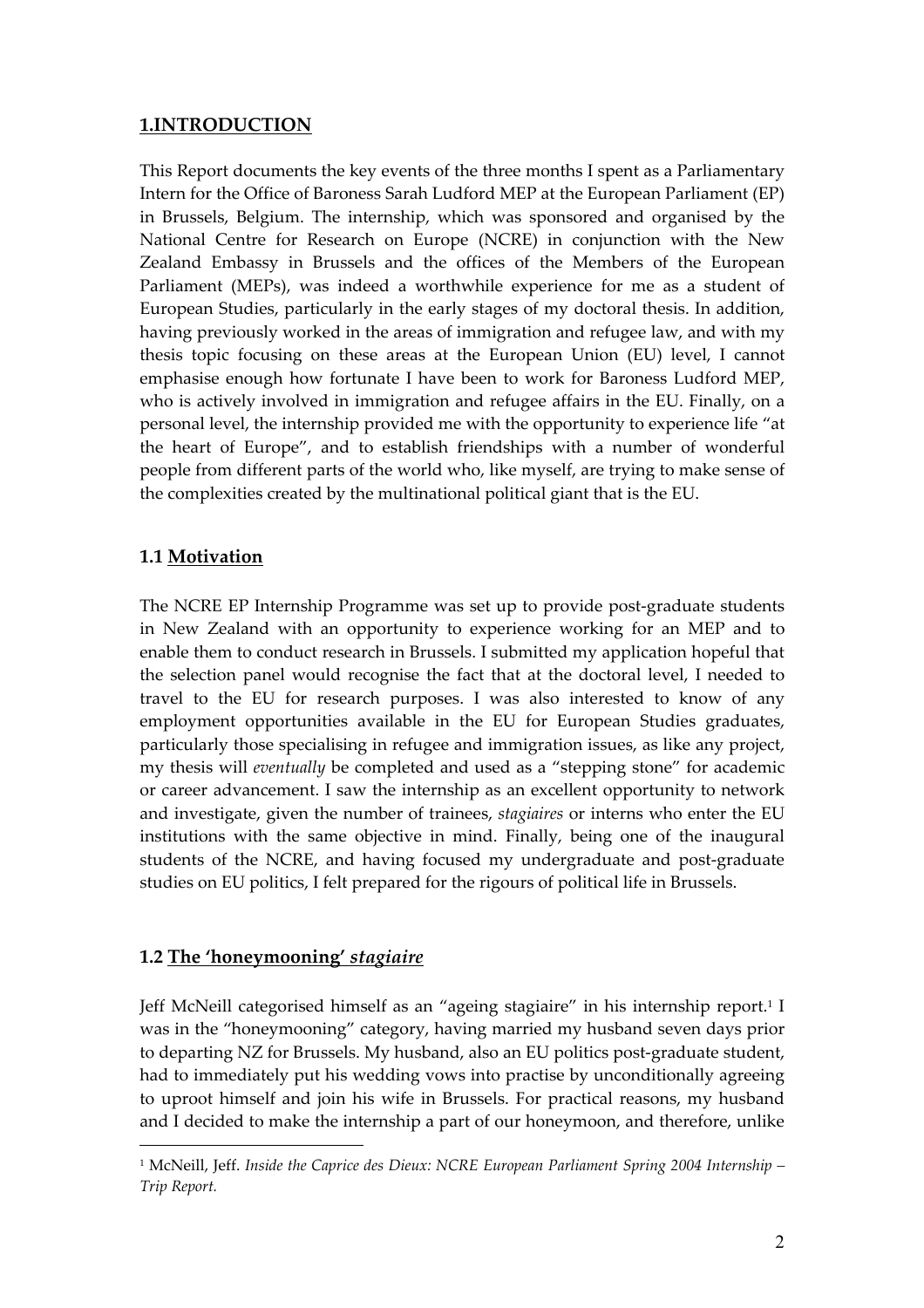Lucy, Jeff, Sara and Jamie<sup>2</sup>, I would not be able to provide budget or accommodation advice to prospective interns. First, for obvious reasons, I spent way beyond what the stipend allowed. Second, unlike the previous interns who had their accommodation organised prior to their arrival in Brussels, my husband and I arranged our accommodation after a week of sightseeing. We were quite fortunate to have found the Schuman Business Flats in the EU Quarter and to have secured a flat three days before I was scheduled to begin working at the EP. On our last day as "tourists", we wheeled our cases from our room at Euroflats Hotel on rue de Charlemagne to our new home at rue Stevin 109, apartment 3B, and thus began our new, albeit temporary, life in Belgium. Around the corner from our flat stood the star-shaped Berlaymont, the European Commission building, which was all very inspiring indeed for two starry-eyed students of EU politics. Our thrice weekly shopping routine involved walking past the Berlaymont, Committee of the Regions, and the all-important Justus Lipsius, the office of the Council of Ministers, before arriving at the GB supermarket at Place Jourdan.

The social scene for the "honeymooning" *stagiaire* also differs quite significantly from that of a young and unattached intern. Being in Brussels with my husband meant that I was never lonely or homesick, and did not feel compelled to attend 80s style parties hosted by young EP interns to meet new people. We were, however, quite fortunate to have met other "attached" Parliamentary Assistants and their partners, with whom we tried out the bars and restaurants in Brussels and beyond.

## **1.3 The non-European New Zealander**

The previous NCRE Intern, Sara Peary, remarked in her report<sup>3</sup> that her Californian accent "did throw a few Europeans for a curve at first", but that her representation of the diversity of NZ was immediately accepted "in such a diverse environment as the EP". Being an Asian New Zealander, I too caused some initial confusion at the EP as to my representation of NZ. As a result, when meeting EP staff for the first time, my introductory speech often included such information as where I was born, when I moved to NZ and when I was granted NZ citizenship. Due to Belgian law requiring all foreigners to carry their passports with them at all times, I had my passport ready if I needed to substantiate my claims. However, as Sarah observed, the EP is a diverse environment, not to mention tolerant and "enlightened", and there was never any need for me to show documentary evidence of my nationality to EP staff, with the exception of course, of the security personnel responsible for issuing Parliamentary IDs.

The experiences that Sara and I had as foreign-born representatives of NZ and the NCRE at the EP demonstrate that the opportunity to experience being at the centre of the democratic seat of the EU is open to anyone interested, regardless of age, race, background and experience. The only prerequisite of course, is a commitment to EU

 $\overline{a}$ 

<sup>2</sup> Previous NCRE EP Interns.

<sup>3</sup> Peary, Sara. *International Business or Institutional Politics: The European Parliament Agenda*.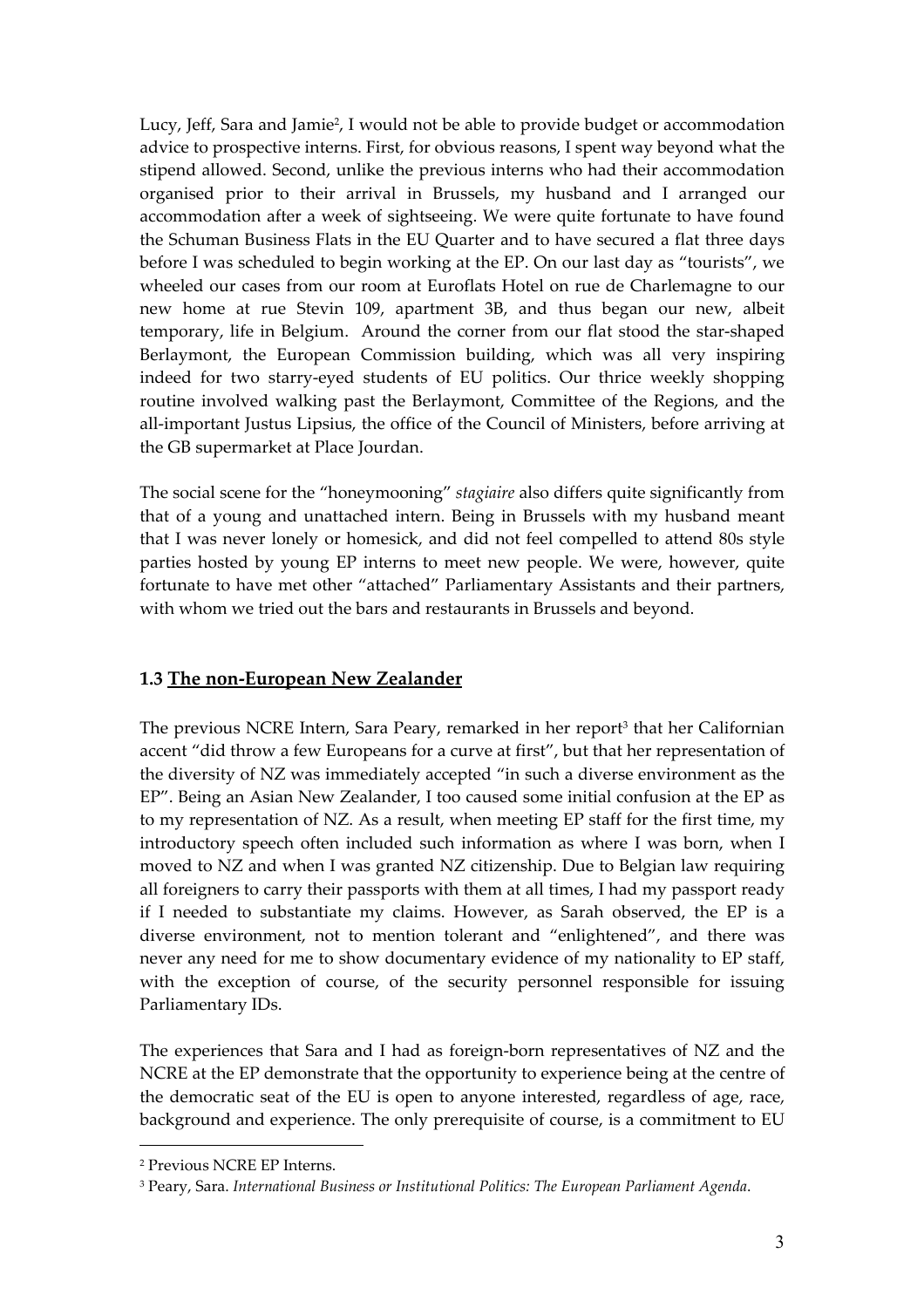studies. However, once in Brussels, do expect to be asked a number of questions about the All Blacks, particularly by French and Belgian Parliamentary Assistants.

#### **2. EP PLACEMENT**

The wonderful and ever-helpful Ms Janet Lowe, Counsellor at the New Zealand Embassy in Brussels, helped secure my placement at the Office of Baroness Ludford MEP. I was determined to work for Baroness Ludford due to her passion and commitment to human rights, immigration and asylum issues. However, I was warned by the selection panel at the NCRE that whilst every effort would be made to match the Intern with the MEP according to research interests, placement at the EP is ultimately dependent on the resources and willingness of the MEP to accommodate a *stagiaire*. Fortunately, and much to Janet's relief, Baroness Ludford granted my request to work for her, and was confident to provide me with work that was related to my professional background and research interests. More important, however, was the fact that Baroness Ludford's office had not previously accepted any interns, making me their first experimental *stagiaire*. Given Baroness Ludford's high political profile both in her home country, the UK, and in Brussels, I felt quite fortunate indeed.

## **2.1 The MEP**

 $\overline{a}$ 

Baroness Sarah Ludford MEP is London's Liberal Democrat Euro-MEP and a life peer at the House of Lords. At the EP, she is the spokeswoman for the British Liberal Democrats on the Civil Liberties, Justice and Home Affairs Committee (LIBE), Rapporteur for the proposed Visa Information System (VIS), and is particularly active in the construction of a common EU asylum system and coherent migration policy, and combating organised crime and terrorism via cross-border law enforcement. Baroness Ludford is also Vice Chair of the EP's Inter-Group on Anti-Racism and Diversity, Chair of a subset of the Intergroup known as the European Muslim Forum, and EP lead member on anti-racism, rights for EU resident legal immigrants and the internment of prisoners at Guantanamo Bay. Outside the LIBE Committee, Baroness Ludford is involved with the Economic and Monetary Affairs Committee (EMAC) and the EP Delegation to South-East Europe and the Balkans, and among her other interests include Turkey, the Kurds and Cyprus.4

A tireless defender of human rights and a highly respected MEP, Baroness Ludford is also known for her strict, no-nonsense approach, and to those who have not had the chance to work closely with her, the general perception is that her intelligence and mere presence can be quite intimidating. I was warned prior to my arrival in Brussels that being "cool, calm and collected" is a requirement when working for such a high profile political personality. Amazingly enough, I continued to receive

<sup>4</sup> For further information, visit http://www.sarahludfordmep.org.uk.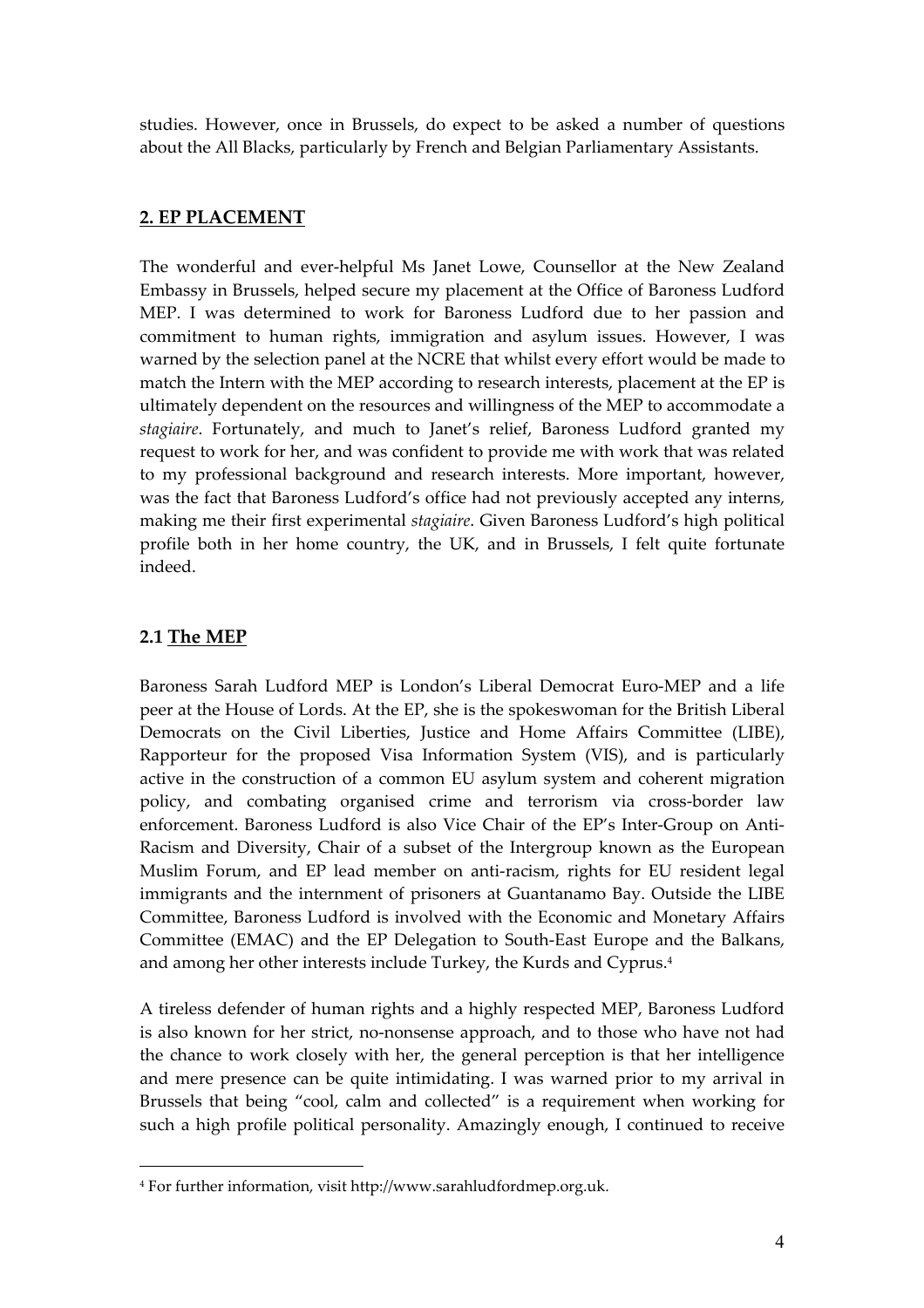wishes of "good luck" and warnings to "be very careful" two months on in my internship from different EP staff, and one went so far as to instruct me to "Hide!". However, such warnings were unsubstantiated, as I found my working relationship with Baroness Ludford to be one of mutual trust and respect, albeit at a formal level.

Baroness Ludford prefers to be called by her first name, Sarah, and ensures that she lunches with her staff at the humble ASP canteen rather than at the more exclusive MEPs only restaurant, whenever she is stationed in Brussels. On the number of occasions that I had the chance to "do lunch" with Baroness Ludford, we discussed a whole range of different issues, from New Zealanders and Australians being the largest groups of overstayers in the UK, to the AIDS epidemic in Africa. It was a fascinating experience obtaining a politician's opinions on important issues freely and casually over lunch. However, regardless of the topic of conversation, one thing is clear in her words and actions – Baroness Ludford is a devoted Londoner, and is committed to serving both her city and her constituents.

# **2.2 The Staff**

 $\overline{a}$ 

The Office of Baroness Ludford MEP is run by two Parliamentary Assistants: Jenny Pack and Alexandra Cupsan-Catalin. Jenny provides administrative support and research assistance, and has been working for Baroness Ludford for approximately five years. Jenny therefore knows *everything* about Parliamentary business and is a veteran in handling Baroness Ludford's busy diary. Alexandra works tirelessly with Baroness Ludford on Civil Liberties, Justice and Home Affairs issues, and is completely committed to her work that she could be considered a "permanent resident" in the office! Both Jenny and Alexandra liaise with Baroness Ludford's Assistants in London, Lucy and Jennifer, in regard to casework, invitations, speeches, and press releases amongst other things.

Baroness Ludford and her all-female staff are a hardworking and multi-talented group, and I am proud to have been a part of this team. However, whilst they may appear to be strong and tough, they have one common weakness – Belgian chocolates! In fact, I found it quite easy to break Jenny's office yoga routine by distributing bars of Cote d'Or in the office every afternoon, to keep the energy levels up and the stress levels down.

## **2.3 Alliance of Liberals and Democrats for Europe (ALDE)**

Baroness Ludford is a prominent member of the ALDE group, the third largest political group in the EP. The group, which is made up of 90 MEPs from 20 different EU Member States, holds the balance of power "in the centre of Europe's only directly elected institution"5. Consequently, as a result of my internship with

<sup>5</sup> ALDE website, http://alde.europarl.eu.int/Content/Default.asp?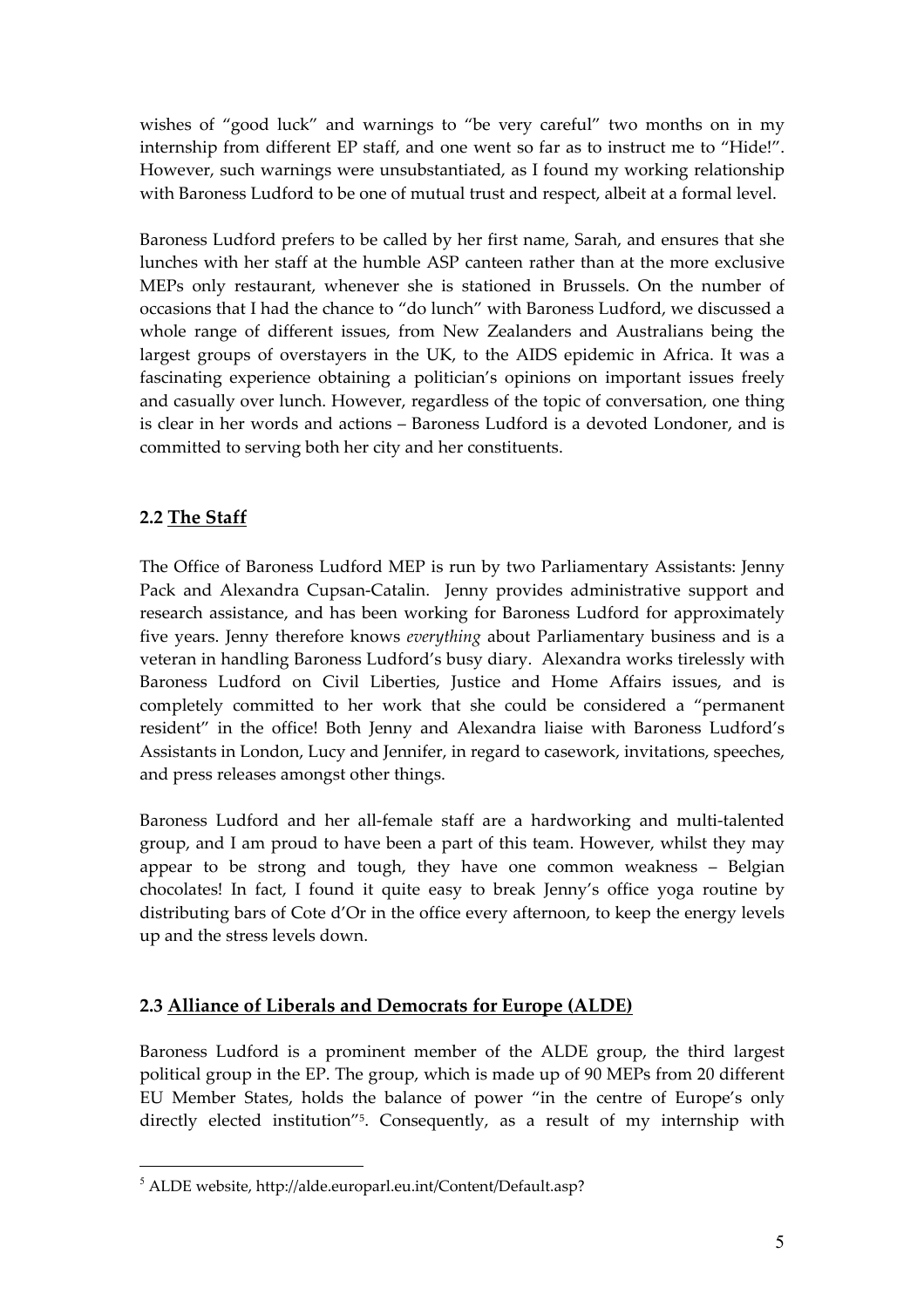Baroness Ludford, I became involved with the activities of the ALDE group and thoroughly enjoyed the experience. The Liberal Democrats whom I observed and admired at the EP were far from the loud, petition-seeking, backpacking vegans that cynics and critics portray them to be, and I must admit that due to the time I spent with the ALDE staff, particularly the *stagiaires* and Parliamentary Assistants, and also after meeting and observing a number of fascinating and inspiring ALDE MEPs (Graham Watson, Ignasi Guardans, Istvan Szent-Ivanyi, Jean Marie Cavada, and Alexander Alvaro Nuno to name a few), I became quite loyal to the party that I served in the short time that I spent at the EP.

#### **2.4 Civil Liberties, Justice and Home Affairs Committee (LIBE)**

With Baroness Ludford being the spokeswoman for the British Liberal Democrats in the LIBE Committee, I was given the greatest opportunity of attending LIBE meetings with Alexandra, and thereby became privy to the activities of this hardworking group. As a student and former practitioner in the areas of asylum and immigration, being involved in the activities of this Committee was such a great honour and opportunity, and something I could only have dreamed of had I not gone to Brussels. During my internship, the LIBE Committee was hard at work on a number of issues, including the EU's approach to managing economic migration, and the proposed Visa Information System (VIS). I was also present at a number of meetings which Commissioner for Justice, Freedom and Security Franco Frattini attended, and was surprised and impressed by his quiet and calm demeanour, particularly given the reputation of his predecessor!

#### **3. THE INTERNSHIP**

My internship at the EP can be summed up in three words: work, work and work. Future NCRE interns should note that for most interns or *stagiaires* in Brussels, the internship is a means to an end, a way to obtain permanent and well-paid employment in the institutions of the EU and ultimately, a high profile political career. Therefore, it is not surprising to see interns and Parliamentary Assistants working late nights in the office and even at home and on weekends, in order to complete all the tasks assigned to them and meet their deadlines. Fortunately, having previously worked in a busy and deadline-driven government department, I felt quite at home in such a stressful political environment. This was carefully noted by Baroness Ludford and her Assistant Jenny, who filled in my work diary with tasks that matched my level of skills and experience. However, this did not mean that I was exempt from such tasks as photocopying documents, posting letters, running supermarket errands or being sent running down to the Members' Lounge with four of Baroness Ludford's black handbags, hoping that one of them was *the* handbag she needed for the next function she was attending. In fact, being able to juggle such tasks with "more serious" office work is part and parcel of being a Parliamentary Assistant, and Baroness Ludford's staff in Brussels, myself included,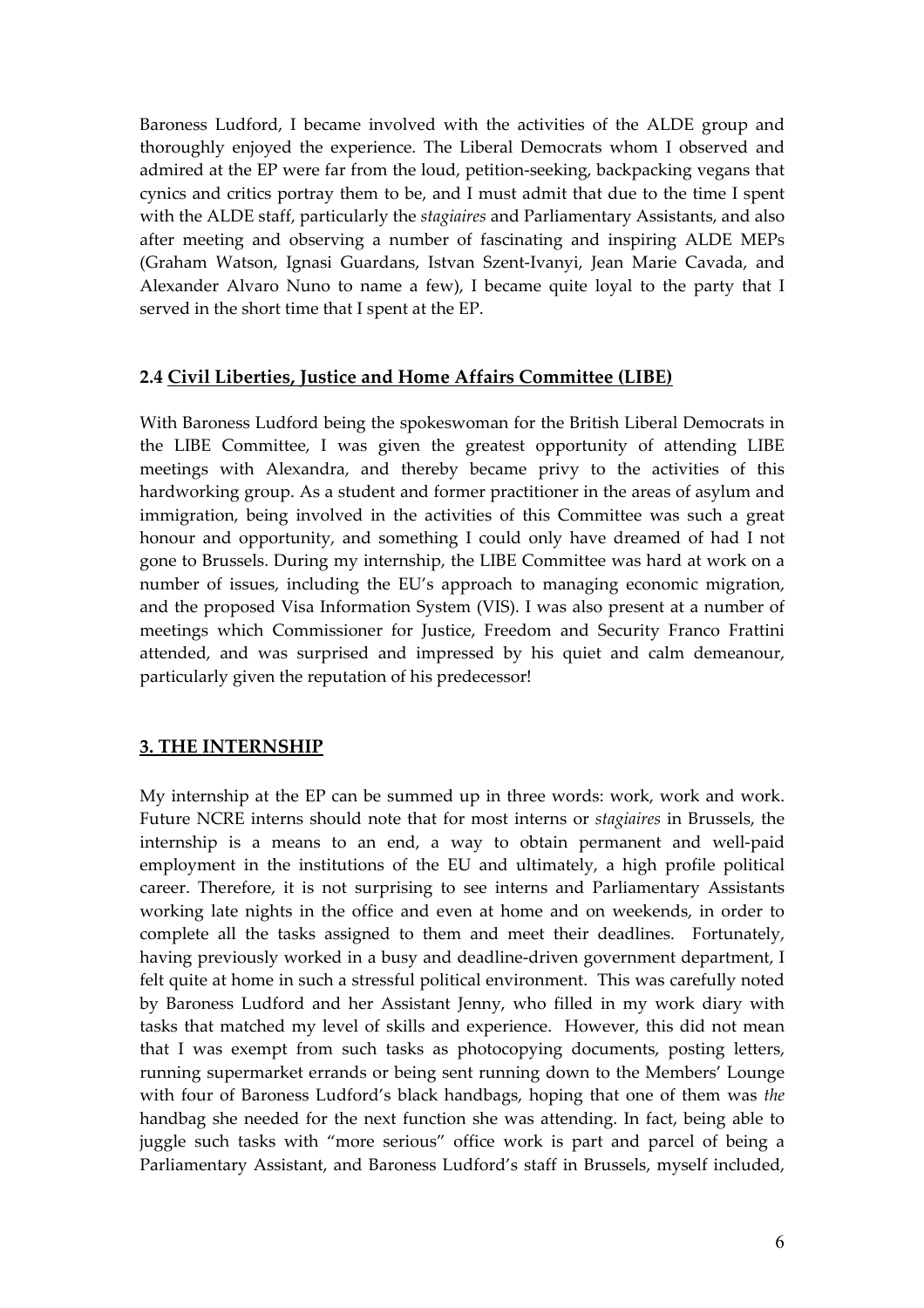divided the work equally between the three of us, to ensure the smooth running of the office.

#### **3.1 Work hours**

Given the long list of activities Baroness Ludford is involved in, her Brussels Office is open for business *whenever* there is work to be done. Whilst in a number of offices in the EP, the standard hours of work are between 9:00 a.m. to 6.30 p.m., the Office of Baroness Ludford is already hard at work at around 8:00 a.m., and closes, thanks to the never-ending emails from British constituents and the workaholic staff of the European Commission, at approximately 8:00 p.m. In my case, I made every effort to start and leave work at the standard hours. Being a former member of the Public Service Association (PSA) in NZ, feeling guilty for being at the office after 5:30 p.m. was second nature to me. However, the nature of the work at the EP is such that it is often difficult to predict what activities one would be involved in on any given day. On a number of occasions, I received last minute requests to begin or complete tasks that the other members of staff were unable to work on due to time constraints or other urgent matters that needed attending to. On 1 November 2005, a bank holiday in Belgium, I was one of the few interns who queued up outside the ASP entrance hoping to be allowed entry into the building, in order to complete a draft that needed to be sent to London. It is unclear as to whether the EP security personnel's decision to turn us away was due to their support for work-life balance, but the fact that a number of Assistants and *stagiaires* would voluntarily turn up for work on a cold winter's day when they were required, by law, to stay home is testament to the dedication and commitment of Parliamentary Assistants to their work.

#### **3.2 Work station**

As the busy office of Baroness Ludford could only accommodate up to three people, I did not have a permanent work station. However, whenever Baroness Ludford's busy schedule prevented her from being at her office in Brussels, I was given her own private office to use, and this happened quite often, particularly during my first month at the EP, when she was on leave for the entire month. It was not at all difficult for such an arrangement to fan the political fantasies of a star-struck student of EU studies, and I must admit that I grew quite accustomed to it! However, it was not long before Baroness Ludford's EP activities resumed and I was back to being the superfluous member of staff. At these times, I had the option of using one of the desks at the EP library (Level 5D) or at the Info Centre (Level 1E). On one occasion, I was also stationed at the Office of UK Liberal Democrat Sajjad Karim MEP, while working on an EPQ and collating the contact details of *all* of the European Commission staff.

It is not uncommon for interns to operate on a "hotdesk" basis, and whilst being uprooted can indeed be quite disruptive particularly when work is piling up and deadlines are looming, this is part and parcel of being the office supernumerary and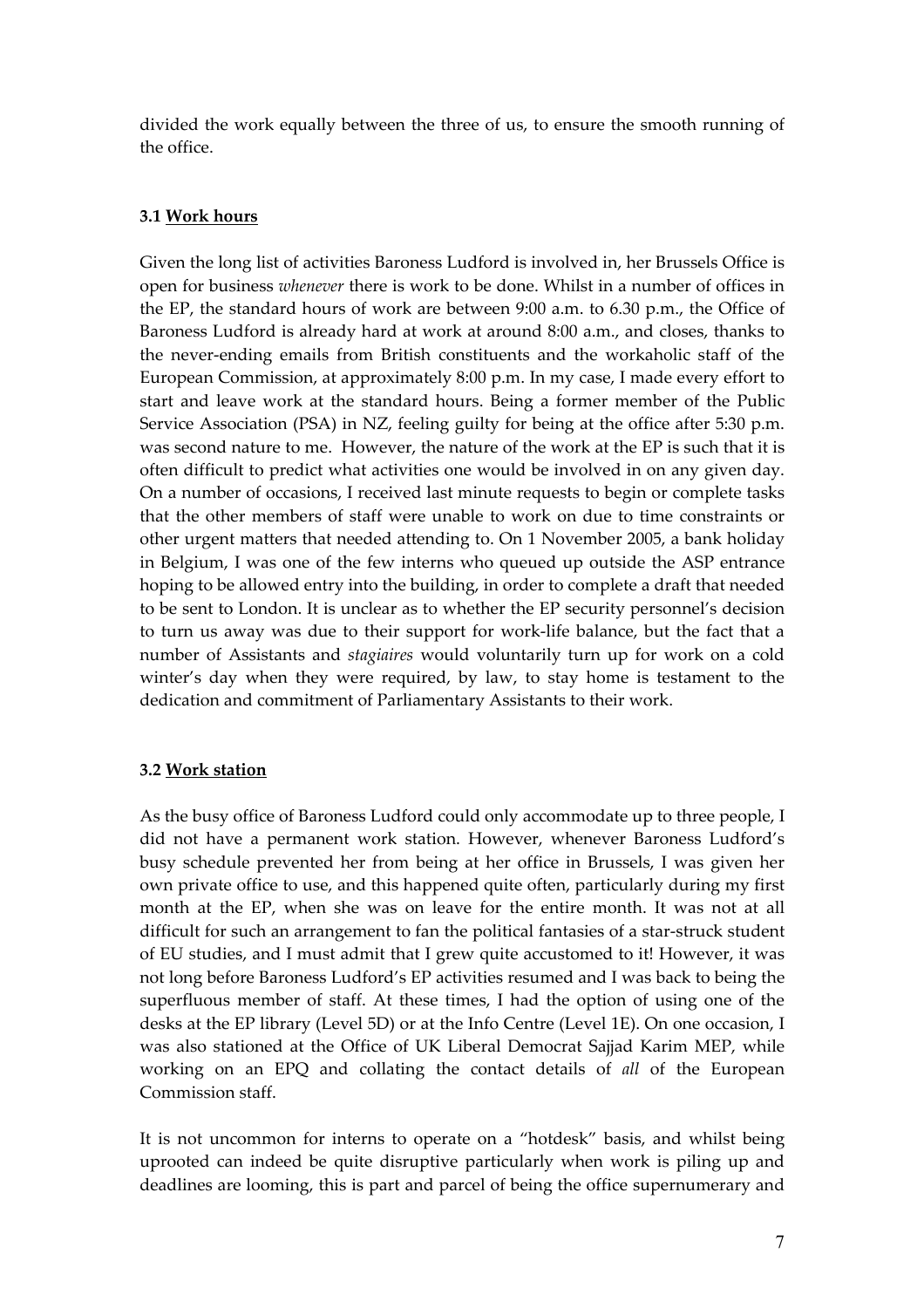can also be a positive experience. Not being at the office meant that I was exempt from doing administrative tasks such as sorting the mail or answering the telephone. It also gave me the freedom to do some sightseeing and celebrity spotting en route to Level 1 or 5, and past interns would agree that at the EP, celebrity spotting is easy to arrange!

Being stationed at the EP Library is ideal for research, as it is staffed by a group of friendly and helpful people who are all fluent in English, and all willing to supply whatever document you ask for. Unfortunately for myself and the wonderful Madame Mette Scheel, not even the latest technology could make some ancient COM documents, such as the Statute for a European Mutual Society, accessible on-line. The Info Centre is also an inspiring place to work in. As it is open to the public, subject to security clearance of course, most NGOs and lobbyists use the PC and Internet facilities there, and they are never silent about their opinions on the Commission and indeed, some MEPs!

#### **3.3 Activities**

For the duration of my internship, I had a busy work schedule. My tasks and duties as an Intern for the Office of Baroness Ludford MEP can be categorised and summarised as follows:

#### ¾ *Administrative*

I carried out a large number of administrative tasks, which included responding to and following up on internal and external telephone and written inquiries and invitations, booking rooms for meetings, organising trunks for Strasbourg, and updating Baroness Ludford's diary on Outlook. I also attended Assistants' meetings, and on one occasion was the designated minute taker. However, the highlight of all of my "administrative" activities at the EP was liaising with Vodafone UK, the BBC and the UK Department for Constitutional Affairs, in regard to arranging interviews with Baroness Ludford to obtain her views on a range of civil liberties issues.

#### ¾ *Research*

As with the experiences of the previous NCRE Interns, my role was largely researchbased. Much of the work I was given focused on research and writing. For the duration of my internship, I sent out written responses to Baroness Ludford's UK constituents who had expressed their concerns in regard to such issues as the arrest and detention of the members of the opposition party in the Maldives, Ken Livingstone's political statements, the human rights situation in Tibet, the immigration policies of the Home Office, the draft Religious Liberty Law in Romania, and the forced repatriation of Roma to Kosovo. A significant amount of time was spent ensuring that the responses contained accurate and up-to-date information in regard to the activities of the British Government and the EU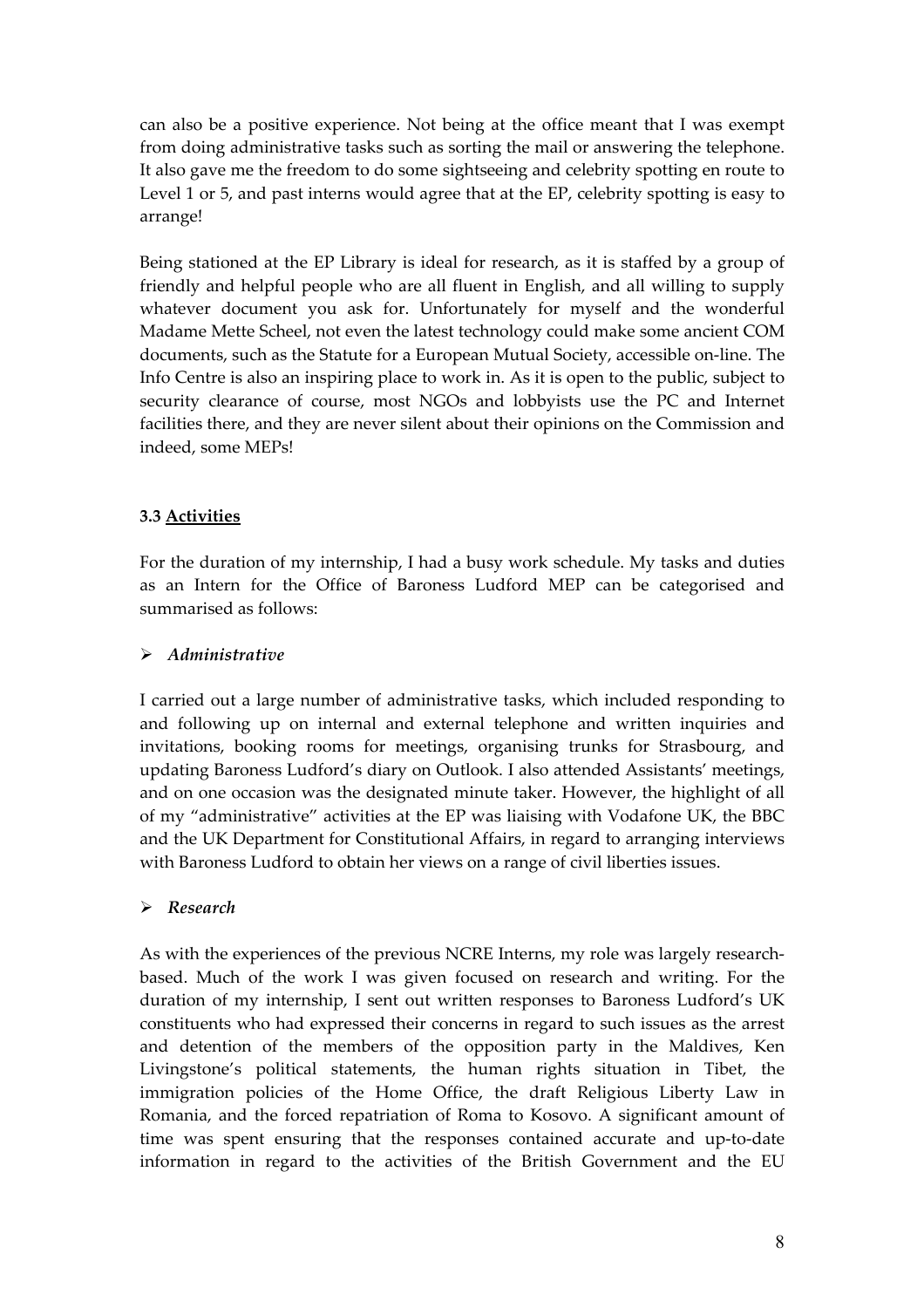institutions in these particular areas. Also known as "casework", this area of research forms the bulk of the activities of a large number of Parliamentary Assistants.

I also drafted press releases on such issues as the rights of the Roma in Kosovo and the need for the EU to have a clear and comprehensive policy on economic migration, was involved in the drafting of an EPQ regarding the draft Religious Liberty Law in Romania, and produced speech drafts on a number of different topics, such as volunteerism in the UK, diversity and inclusion in the workplace in the EU, and migration governance. In my experience as an Intern, I found speech drafting to be an interesting and exciting exercise, as it allowed room for creativity. With Baroness Ludford being an excellent writer and orator, I made sure that every draft I presented was of a very high standard and reflected the principles and philosophies of the Baroness both as a Liberal Democrat and as a humanitarian.

Finally and most importantly, I had the opportunity to co-author an article with Baroness Ludford for a book published and edited by ALDE President Graham Watson MEP. The book, *Liberal Democracy and Globalisation6*, is a compendium of liberal thoughts on globalisation, and the article that Baroness Ludford and I wrote focused on the role of globalisation in the promotion of human rights. I consider myself very fortunate indeed to have been given the opportunity to be involved in the publication of this book.

#### ¾ *Representation and Reporting*

 $\overline{a}$ 

I attended a number of ALDE group meetings and LIBE Committee meetings with Baroness Ludford and Alexandra. When I entered the EP, Alexandra and Baroness Ludford were in the middle of laboriously going through each of the provisions of the Report on the Visa Information System (VIS), and making the necessary amendments to the document prior to presenting it to the EP, the Commission and the Council for a first exchange of views. My introduction to the complex world of *codecision* thus came early, in fact during my first few hours at the EP! I attended a three-person meeting which focused on reviewing the existing provisions in the VIS Report and amending those which did not meet the requirements of the EP. Having had previous work experience in immigration, I participated in the meeting by explaining immigration and border control principles and by providing NZ examples. As my background in this area was derived from working as a civil servant, I may have come across as being sympathetic to the interests of the Council and the Member States!

I also attended a total of twelve meetings and conferences as the official representative of the Office of Baroness Ludford MEP. These were meetings and conferences that she would have personally attended herself, but her busy schedule prevented her from doing so. For each of the meeting or conference I attended, I informed Baroness Ludford of the issues covered, the participants and their views,

<sup>&</sup>lt;sup>6</sup> Watson, Graham and Durrant, Katharine (eds). Liberal Democracy and Globalisation. Bagehot Publishing, Langport, 2005.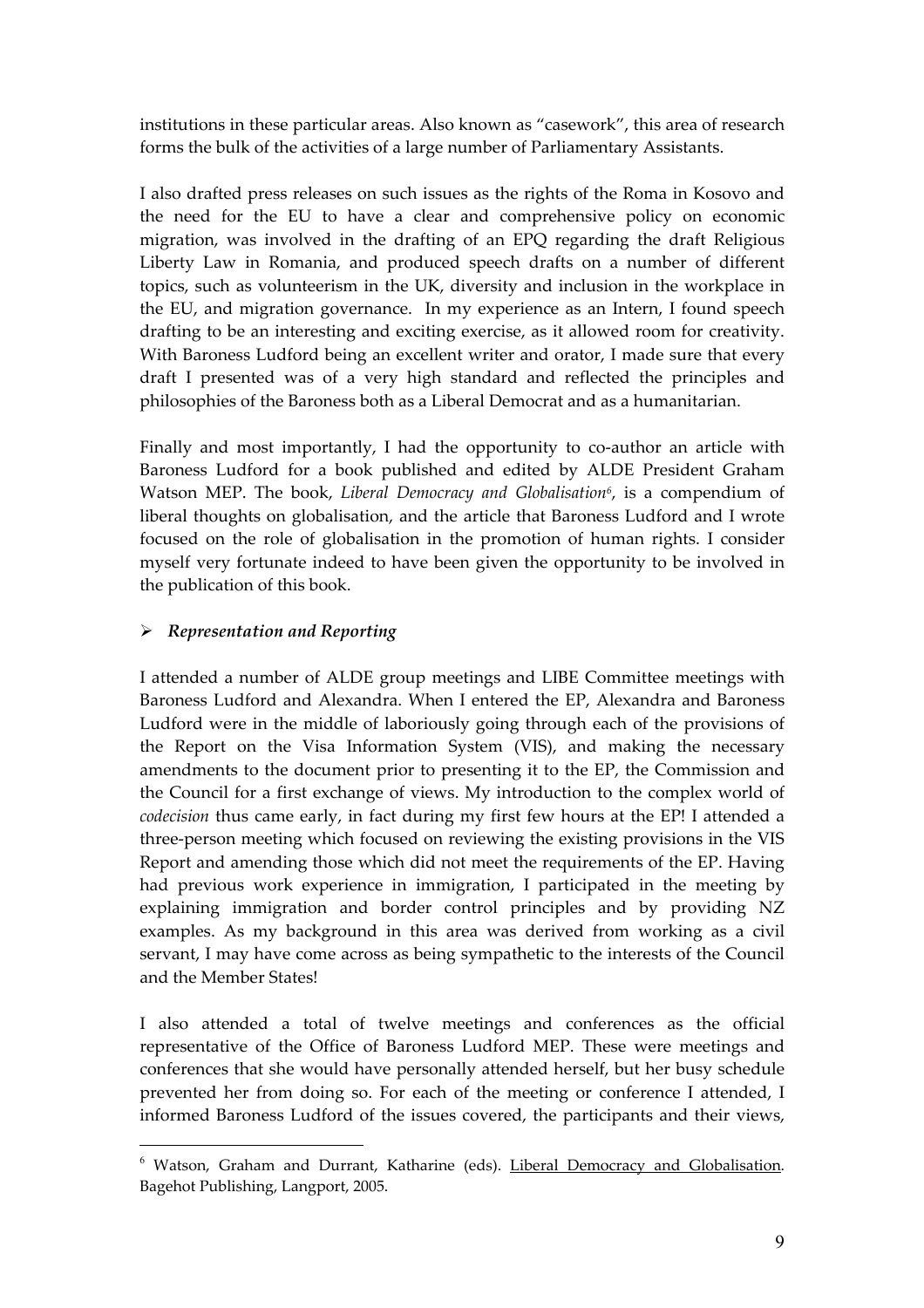and produced a detailed report which was then placed in one of the yellow folders containing other documents on the same topic, and which Baroness Ludford constantly refers to whenever she is based in Brussels.

My first "solo act" was the preparatory meeting for the EP meeting with Members of National Parliaments, specifically held to discuss issues of liberty and security, in particular, the European Arrest Warrant, Eurojust and the exchange of sensitive data in the EU. I was instructed to attend this meeting, and was surprised to be the only non-MEP to attend the closed session. Whilst I was worried about being expelled for "gatecrashing", I was also determined to show my MEP that I was a risk taker and decided to stay and write down every single word uttered by the politicians in attendance. However, any feeling of nervousness eventually dissipated, and shortly after I found myself deeply immersed in the world of event planning EP-style. Discussions of whether or not to have canapés and drinks on the second day were quickly followed with suggestions of inviting NGOs to the event, with one MEP commenting that "politicians can learn most by listening rather than talking". I left the meeting wondering how EU textbooks could have failed to capture such an interesting and refreshing facet of the EP political process!

The subject of Turkey joining the EU dominated much of the activities and discussions at the EP towards the end of September 2005, and two conferences were held, one of them a two-day event attended by Turkish and EU politicians, NGOs, Kurdish interest groups and Commission representatives. The notable absence of pro-Kurdish DEHAP President, Mr Tuncer Bakirhan, who was at the last minute prevented by the Turkish authorities from attending the conference in Brussels, served as a reminder that the Kurdish question is very much a factor in Turkey's accession negotiations with the EU. That same week, a pro-Turkish supporter managed to bypass security and replace the  $15<sup>th</sup>$  EU flag with the Turkish flag outside the Commission building, much to the embarrassment of the security personnel.

The issue of ethnic violence in Southeast Europe and the Balkans was also a dominant theme, and a public hearing on the situation of minorities in Vojvodina was organised at the EP by the Delegation for Relations with the Countries of South-East Europe and the Committee on Foreign Affairs (AFET). The hearing provided an open forum for debates and discussions between representatives of minority groups, international human rights groups, representatives of the EU institutions, and government officials from Serbia and Montenegro. For an outsider, witnessing the EP act as a mediator between the government officials and minority groups was inspiring. However, the reality for the EP is that the question of rights for ethnic minorities is seen by the national governments as a sovereignty issue, as argued by the Serbian Minister for Human and Minority Rights, Rasim Ljajic, who remarked that the internationalisation of the ethnic situation in his home country would not encourage the nationalists to "make any effort in Serbia, when it is the people in Brussels who are making the decision".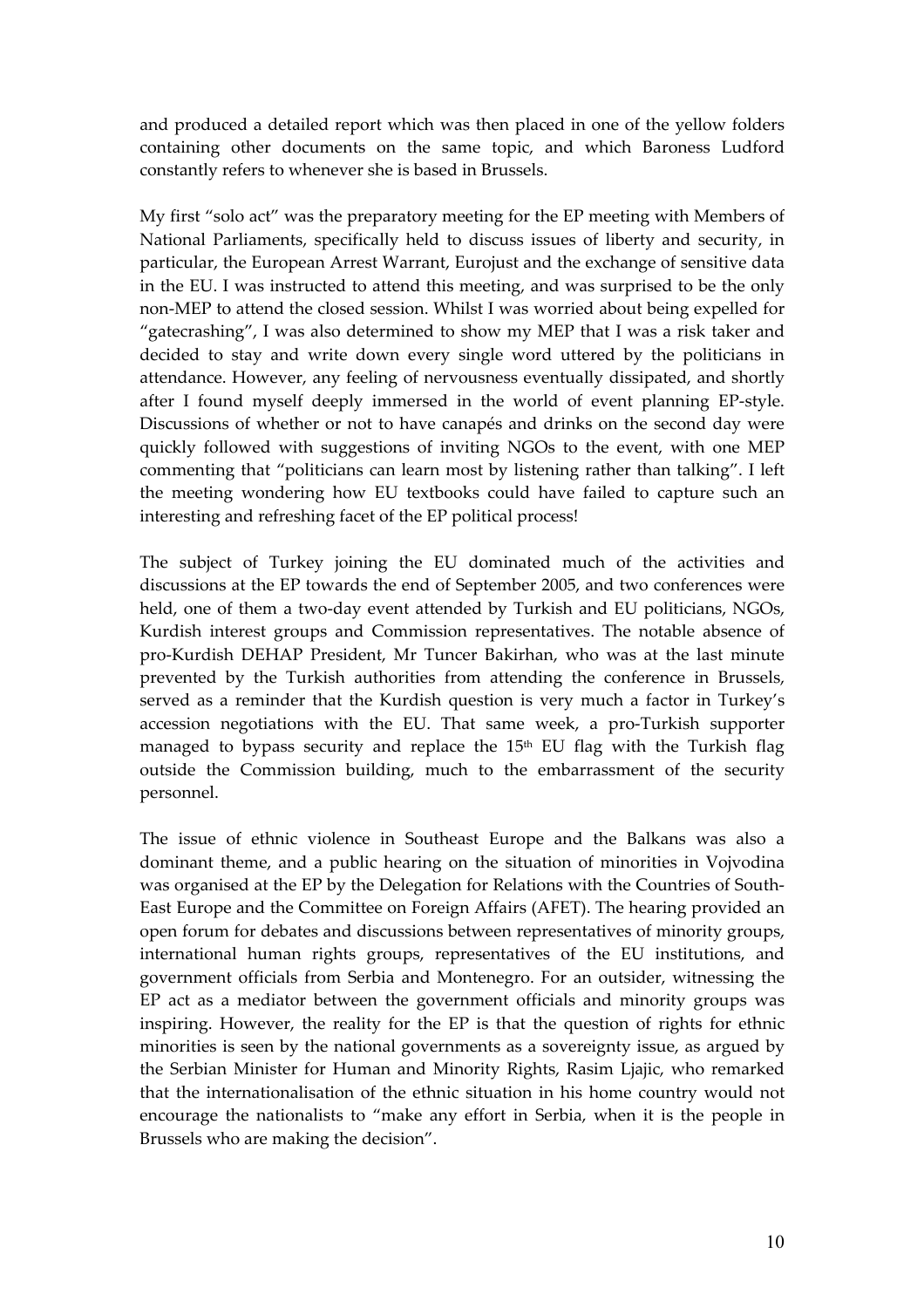I was also given the opportunity to attend a number of other interesting and high level meetings such as the EP Observers Delegation meeting on Azerbaijan, during which the MEPs involved were briefed on what to expect and what to watch out for in the November 2005 elections. I also attended the launch of the European Civil Liberties Network organised by Statewatch, and the Minority Rights in Practice in Southeast Europe Roundtable, which was organised by the King Baudouin Foundation. However, out of all the meetings and conferences I attended, it was the Conference on Sex Work, Human Rights, Labour and Migration that stood out for me. The three-day conference, organised by the International Committee on the Rights of Sex Workers in Europe, aimed to put an end to the exploitation and violation of human rights of sex workers, and looked at related issues of labour rights, health and safety and trafficking. The conference ended with the presentation of the Sex Workers' Rights Manifesto, which nine sex workers from different EU Member States read out in their own respective languages. It was indeed an emotional moment for both the participants and spectators.

## ¾ *Writing and proofreading*

My activities at the Office of Baroness Ludford MEP also involved providing assistance in report-writing and proof-reading drafts. Due to the number of letters and reports that needed to be completed by Baroness Ludford's Assistants on a daily basis, I provided assistance in this area whenever my assistance was needed.

### ¾ *Representation of constituents*

Whilst I enjoyed all of the activities mentioned above, I found representing the interests of constituents vis-à-vis the Home Office to be the most rewarding. Having previously worked in immigration and refugee determination, I was assigned cases that involved dealing directly with the Home Office staff, and I thoroughly enjoyed playing the role of advocate. Through this experience, I found out that name dropping *can* make a difference in the speed and quality of service provided, and that if you ask to be given information about the complaints procedure, problems immediately disappear! The experience also made me realise that despite the "free movement" of goods and services in the EU, and despite the issuance of EU Passports to Member State citizens, immigration and citizenship procedures are not as straightforward as they may seem.

#### **3.4 Extra-curricular activities**

Despite the long list of activities I was involved in as an Intern, my time in Brussels was not at all a case of "all work and no play".

Among the extra-curricular activities that my husband and I took part in during our time in Belgium, one of the more memorable was strolling at the Parc du Cinquantenaire on the car-free weekend on a very warm September's day. Other activities included walking in the snow (and losing two pairs of shoes in the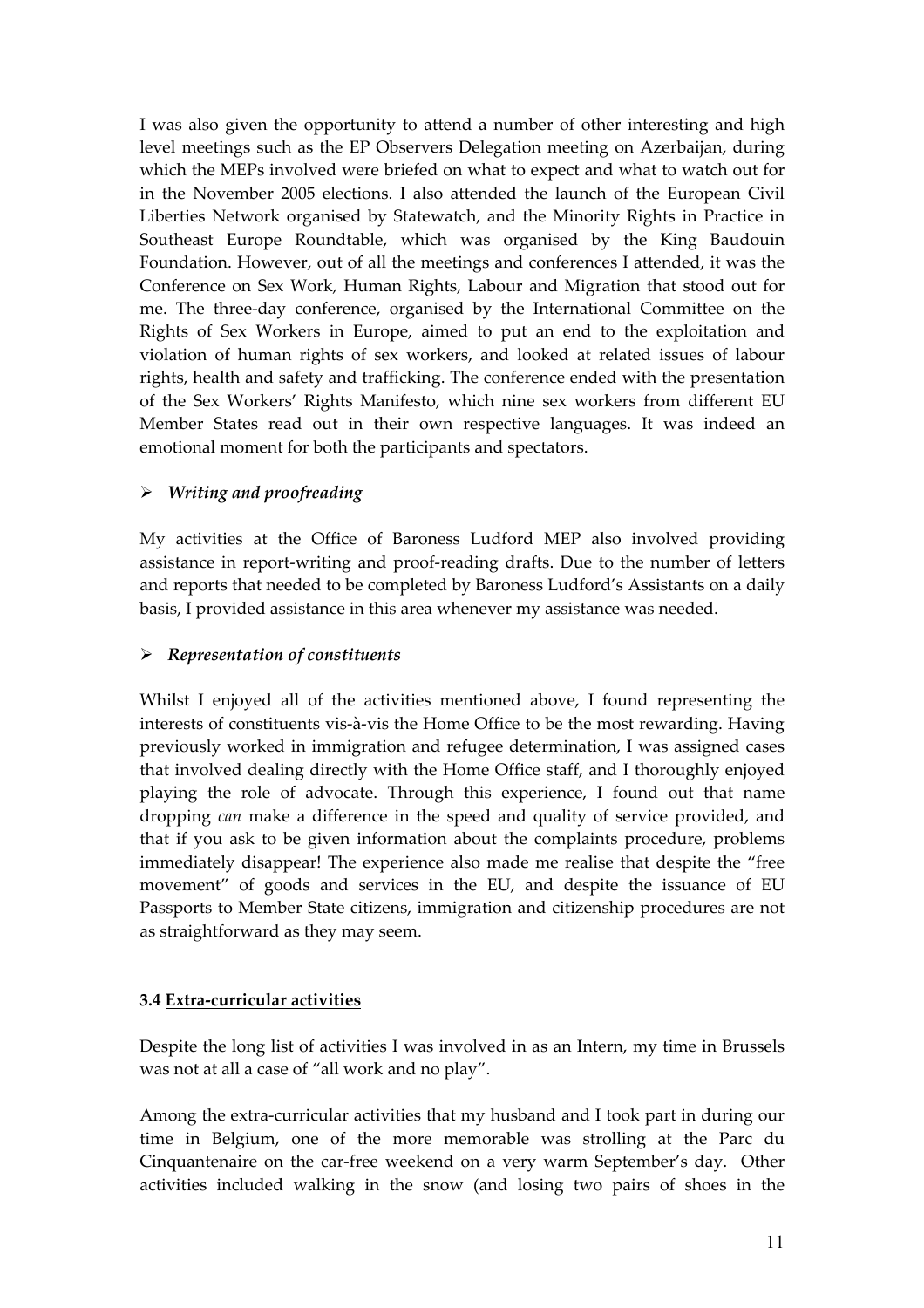process!) and braving the blizzards of late November whilst out shopping and dining in Brussels. Our experience also encompassed a number of visits to historic sites with our good friends Belgian Deputy Crown Prosecutor, Monsieur Moiny and his lovely wife, Alexandra, who acted as our tour guides. We visited the Palais du Royal and Palais du Justice, had fresh bread and soup at the Ferme du Hameu du Roy after walking through a forest leading to a castle that belonged to one of Leopold II's closest friends, and most importantly, we refreshed our knowledge of European history when we visited Waterloo. We also experienced Eastern European culture at the infamous Russian tea house at the centre of Brussels where we sampled their vodka. However, one event that I will never forget was the time I stopped and offered a handful of Euros to a Roma woman outside the Place du Luxembourg entrance to the EP. Having written my MA thesis several years earlier on the rights of Roma in the EU, this encounter finally gave a human face to a 50,000 word document that would have otherwise remained lifeless.

In addition to playing tourists with my husband and visiting the major attractions in the city, we also enjoyed the hospitality of the NZ Embassy staff, who introduced us, among other things, to Indian wine. Ambassador Wade Armstrong also personally introduced us to our very own NZ PM Helen Clark during a breakfast policy briefing at Hotel Renaissance in Brussels. We were honoured to be invited to the wine reception held by the NZ Embassy in honour of the NCRE's very own Prof Martin Holland, and had the privilege of being treated to a succulent meal of duck a l'orange and Pierre Marcolini treats by Janet Lowe and Deputy Ambassador Stephen Payton.

# **4. ACKNOWLEDGMENTS**

 $\overline{a}$ 

Whilst originally designed as one of the "stepping stones" towards thesis completion, taking part in the NCRE EP internship programme is also an achievement in itself. As Lucy Cassels noted in her report<sup>7</sup>, gaining an internship independently at the EP is a difficult process, given the large number of young and highly qualified citizens of Member States, Candidate Countries and indeed a number of non-EU countries competing for places each year. Second, most of the work at the EP is deadline-driven, and even the most experienced Parliamentary Assistants find meeting deadlines to be quite challenging. Therefore, interns who have successfully carried out and completed all the work allocated to them should be proud of their efforts. Finally, whilst the three-month placement in Brussels could potentially accelerate an intern's academic and professional career, prospective interns should note that the internship could also potentially cause some *temporary*  disruptions in their personal lives, and affect the lives of those around them. The ability to uproot oneself and return to normality after having experienced life at the heart of Europe is something that requires energy, courage and motivation, and I salute those who have been able to successfully do so.

<sup>7</sup> Cassels, Lucy. *Report: Inaugural NCRE European Parliament Internships*.